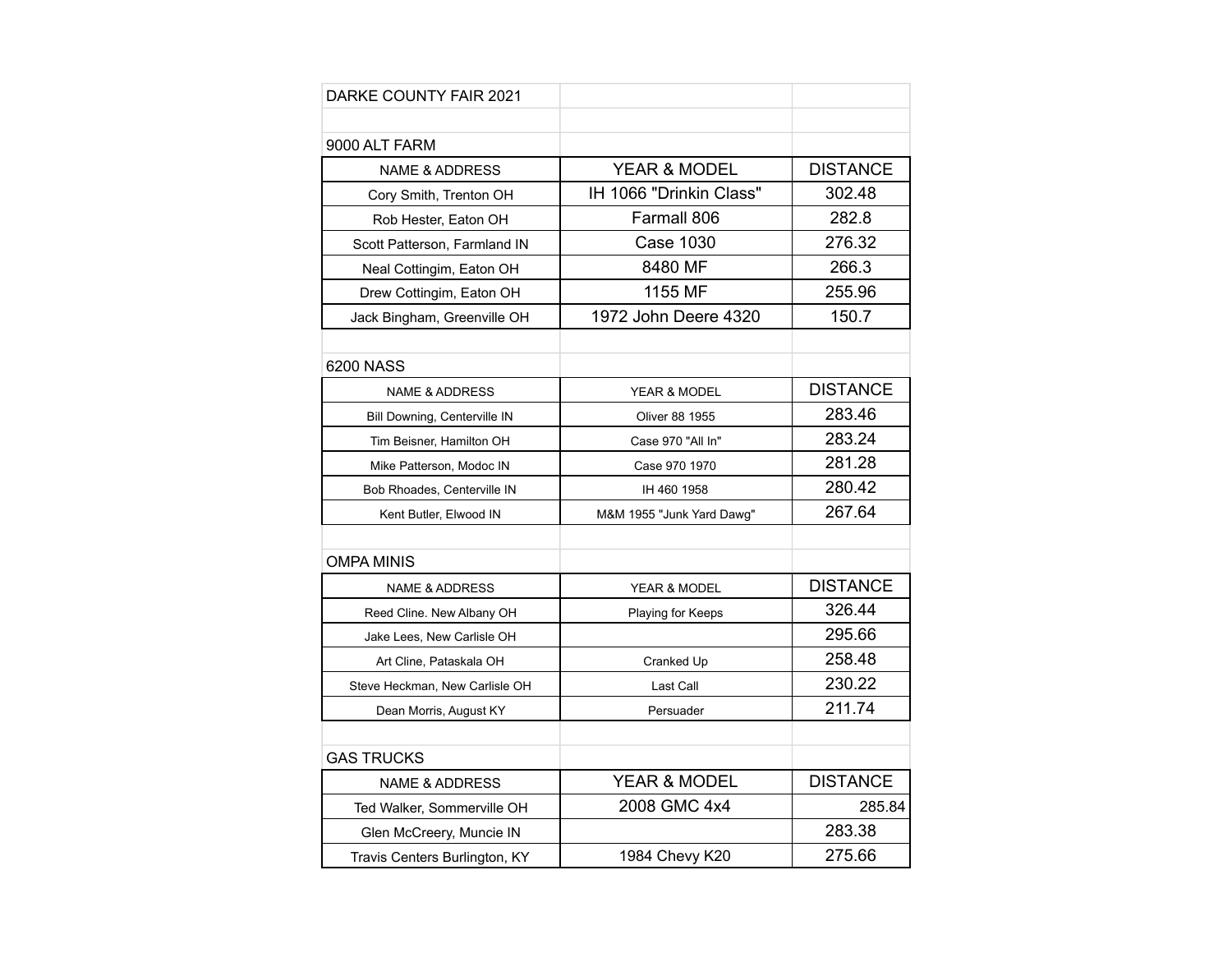| Matt DeGroat, Germantown OH           | 1985 Ford "White Lightning"        | 273.2           |
|---------------------------------------|------------------------------------|-----------------|
| Jerry Geeting, Winchester IN          | 96 Chevy                           | 272.26          |
| Kurtis Whitsel, Union City IN         | 76 Chevy "Cornstalk Express II"    | 269.9           |
| Rob White, Lynn IN                    | 86 Chevy                           | 267.88          |
| Jared White, Fountain City IN         | 86 Dodge                           | 263.9           |
| ob White, Lynn IN (Russ Werner Driver | 66 Chevy                           | 255.22          |
| Greg Brewer, Spring Valley OH         | 1977 Chevy 4x4                     | 231.3           |
|                                       |                                    |                 |
| <b>HOT RODS</b>                       |                                    |                 |
| <b>NAME &amp; ADDRESS</b>             | YEAR & MODEL                       | <b>DISTANCE</b> |
| Barney Taylor, Fletcher OH            | 1972 IH 656 "Hot Rod Harvester"    | 330.5           |
| Chris Zaenkert, Hamilton OH           | JD 4020 "Bleeding Green"           | 324.36          |
| Tim Taylor, Middletown OH             | IH 560                             | 323.16          |
| Ben Holthaus, Lewisburg OH            | Slow Burn Relit                    | 318.7           |
| Kirt Drew, New Madison OH             |                                    | 316.96          |
| Randy Harris, Brookville OH           | MH 44                              | 316.86          |
| Jacob Unger, Eaton OH                 | <b>Case 1030</b>                   | 311.34          |
| Rich Royer, New Madison OH            | Cockshutt 40                       | 305.92          |
| Wayne VanBrimmer, Richwood OH         | 1960 88                            | 298.78          |
|                                       |                                    |                 |
| 9500 HOT FARM                         |                                    |                 |
| <b>NAME &amp; ADDRESS</b>             | YEAR & MODEL                       | <b>DISTANCE</b> |
| Connor Carrington, Georgetown OH      | Case IH 270 "Optimum Endless"      | 315.94          |
| Dave Wechrauch, Jewera OH             | IH 1466 "Burnin Benjamins"         | 312.28          |
| Casey Evers, Celina OH                | <b>Dragline Express</b>            | 306.4           |
| Chris Regedanz, Celina OH             | JD 4450 "Show Stopper"             | 305.16          |
| Russ Clark, Covington OH              | JD 4250 "Cruizin Deere"            | 303.96          |
| Mitch Regedanz, Celina OH             | JD 4520 "Demonstrator"             | 300.34          |
| Justin Fleck, Celina OH               | IH 1066 "All Beef"                 | 300.14          |
| Cole Wilermuth, Lewistown OH          | JD 7920 "The Replacement Deere II" | 291.02          |
| Wayne Cook, St. Paris OH              | IH 1066 1976 "Rocky Top Reloaded"  | 284.94          |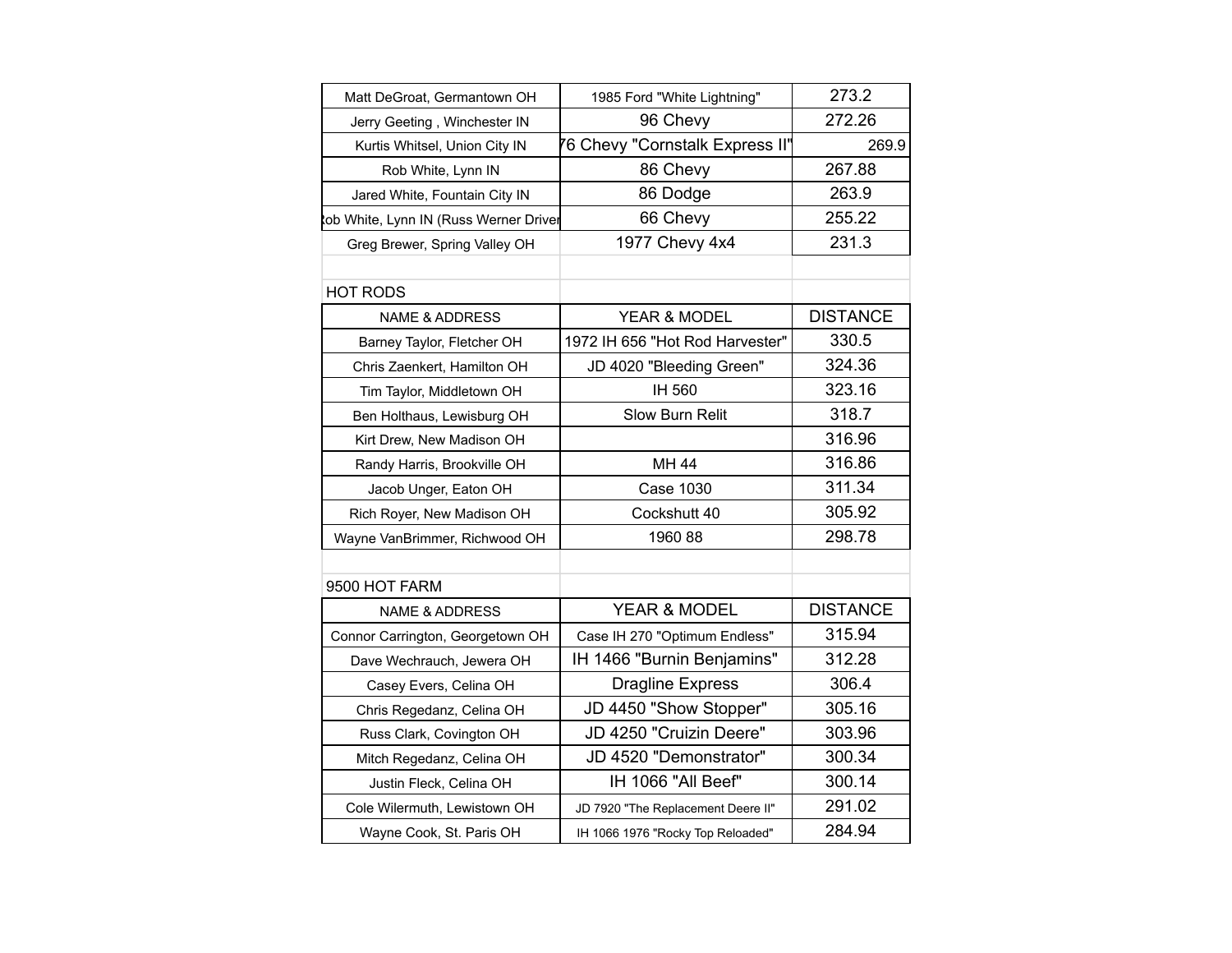| Brandon Monebrake, Eaton OH    | 4010 JD                            | 284.66          |
|--------------------------------|------------------------------------|-----------------|
| Justin Royer, New Madison OH   | IH 1466                            | 279.1           |
| Tylan Reynolds, New Paris OH   | <b>AC D21</b>                      | 271.22          |
| Everett Wilkersen, Defiance OH | IH 806                             | 267.04          |
|                                |                                    |                 |
| 2.6 DIESEL TRUCKS              |                                    |                 |
| <b>NAME &amp; ADDRESS</b>      | <b>YEAR &amp; MODEL</b>            | <b>DISTANCE</b> |
| Wyatt Eades, London OH         | 2001 Chevy 2500 "Cummins Powered"  | 326.54          |
| Jacob Phelps, Germantown OH    | Dodg Ram 2500 1996 "Simply Wicked' | 318.16          |
| Drew Krogman, Celina OH        | 03 Dodge Big Blue                  | 313.6           |
| Ryan Wilson, Mt. Sterling OH   | 04 Dodge                           | 240.72          |
| Wyatt Trissel, Greenville OH   | 2006 Chevy Duramax                 | $-1$            |
|                                |                                    |                 |
| <b>HOT SEMI</b>                |                                    |                 |
| <b>NAME &amp; ADDRESS</b>      | <b>YEAR &amp; MODEL</b>            | <b>DISTANCE</b> |
| Mark Scott, Perrysburg OH      | 1992 Freightliner Cab Over         | 378.2           |
| Jeff McCullough, Kenton OH     | 2003 Peterbilt                     | 341.52          |
| John Stauffer, Hamilton OH     | 95 Freightliner                    | 307.54          |
| Beth Ann Scott, Perrysburg OH  | 1992 Freightliner Cabover          | 301.32          |
|                                |                                    |                 |
| <b>LIGHT PRO IPL</b>           |                                    |                 |
| <b>NAME &amp; ADDRESS</b>      | YEAR & MODEL                       | <b>DISTANCE</b> |
| Wes Spencer, Greenville OH     | McCormick MTX 200 2005             | 349.14          |
| Kevin Giddens, Flora IN        | John Deere 8520 "1st"              | 348.08          |
| Tim Overmyer, Monterey IN      | IH 1466 1976                       | 344.86          |
| Adam Luhnow, Kewanna IN        | IH 1466 "One Bad Binder"           | 340.86          |
| Mike Palmer, Greenville OH     | 966                                | 336.06          |
| Brett Campbell, Greenville OH  | 7810 John Deere "Green Impact"     | 331.82          |
| Shaun Thornhill, Greenville OH | 1086                               | 331.1           |
| Jasen Laux, New Madison OH     | IH 1066                            | 330.06          |
| Joe Moore, Three Oakes MI      | IH 966                             | 328.48          |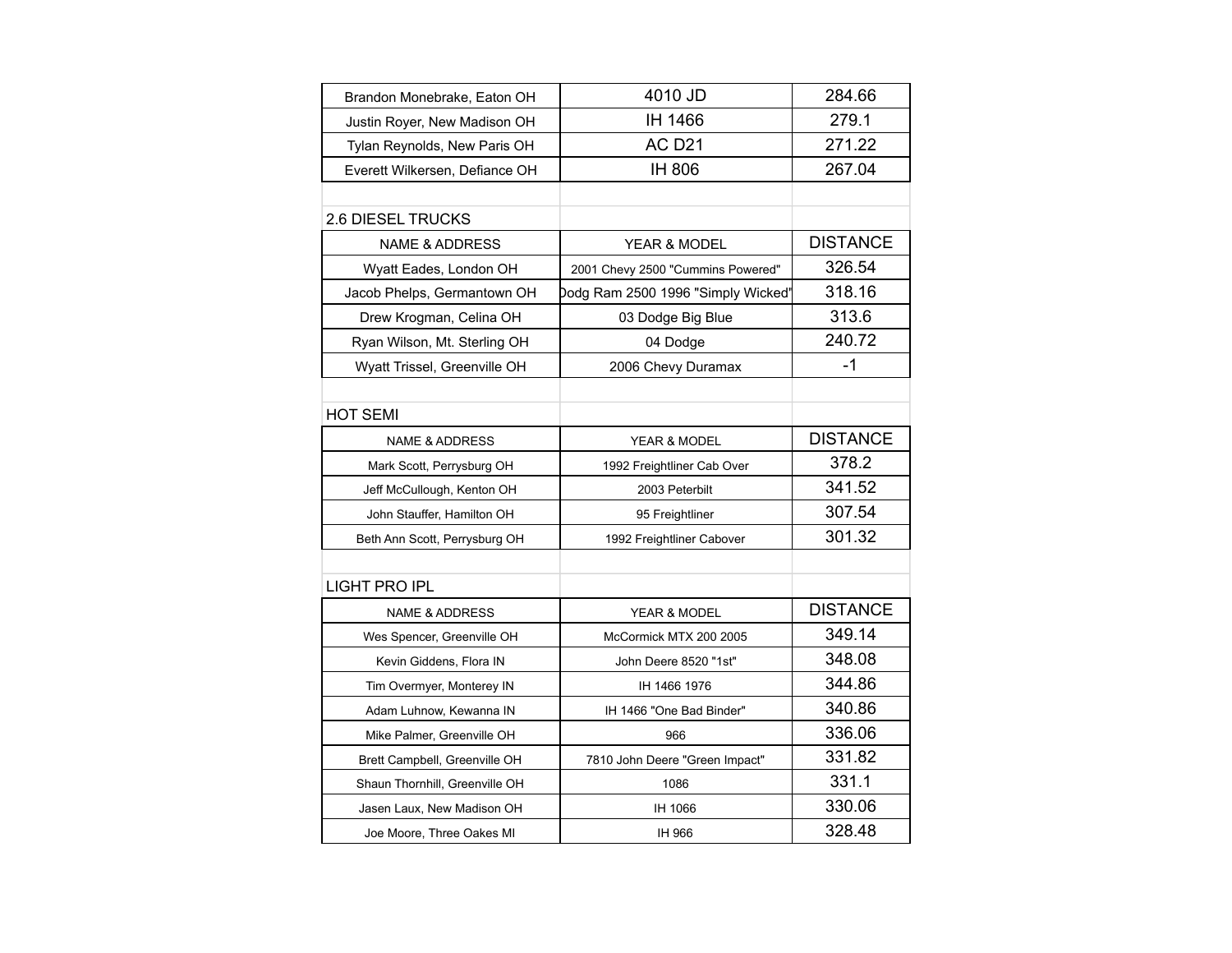| Bob Campbell, Rossburg OH        | JD 4430 "Green Gangster"  | 326.6           |
|----------------------------------|---------------------------|-----------------|
| Jerry Wisel, Roanoke, IN         | Case IH MX 170            | 320.18          |
| Jordan Stroud, Midland OH        | John Deere 4430           | 319.9           |
|                                  |                           |                 |
| <b>DIV II 4500 LB</b>            |                           |                 |
| <b>NAME &amp; ADDRESS</b>        | YEAR & MODEL              | <b>DISTANCE</b> |
| Dan Brown, Rushville IN          |                           | 263.35          |
| Gary Hummel, New Weston OH       | 1951 Cockshutt 40         | 228.24          |
| Bob Wills, Union City OH         | <b>Oliver 88 1952</b>     | 225.91          |
| Tommy Carr, Ridgeville IN        | The Thing                 | 220.15          |
| Duane Risselman, Connersville IN | 49 MMU                    | 215.2           |
| Raymond Kelley, Gordon OH        | Oliver 770                | 211.02          |
| Hank Steinmetz, Greenville OH    | <b>MM UTE 1949</b>        | 210.64          |
| Jim Rose, Brookville OH          | 59 460 Farmall            | 206.46          |
| Devon Niehof, Rushville, IN      | Cockshutt 570             | 200.94          |
| Julie Sebring, Lynn IN           | Farmall Super M           | 198.27          |
| Joey Suggs, Eaton OH             | 1953 Farmall Super H      | 194.91          |
|                                  |                           |                 |
| <b>DIV II 5000 LB</b>            |                           |                 |
| <b>NAME &amp; ADDRESS</b>        | YEAR & MODEL              | <b>DISTANCE</b> |
| Devon Niehoff, Rushville IN      | 1958 Farmall 560          | 256.44          |
| Lloyd Lee, Eldorado OH           | 1954 Fordson Major Diesel | 225.83          |
| Jim Rose, Brookville OH          | 59 460 Farmall            | 220.99          |
| Jeff Poeppelman, Russia OH       | 1946 Farmall M            | 219.86          |
| Dan Brown, Rushville IN          |                           | 217.26          |
| Gary Hummel, New Weston OH       | 1951 Cockshutt 40         | 216.14          |
| Tommy Carr, Ridgeville IN        | The Thing                 | 210.99          |
| Bob Wills, Union City OH         | <b>Oliver 88 1952</b>     | 208.02          |
| Raymond Kelley, London OH        | Oliver 770                | 203.5           |
| Glee Ann Wills, Union City OH    | 1946 JD A                 | 202.9           |
| Duane Risselman, Connersville IN | 49 MMU                    | 202.48          |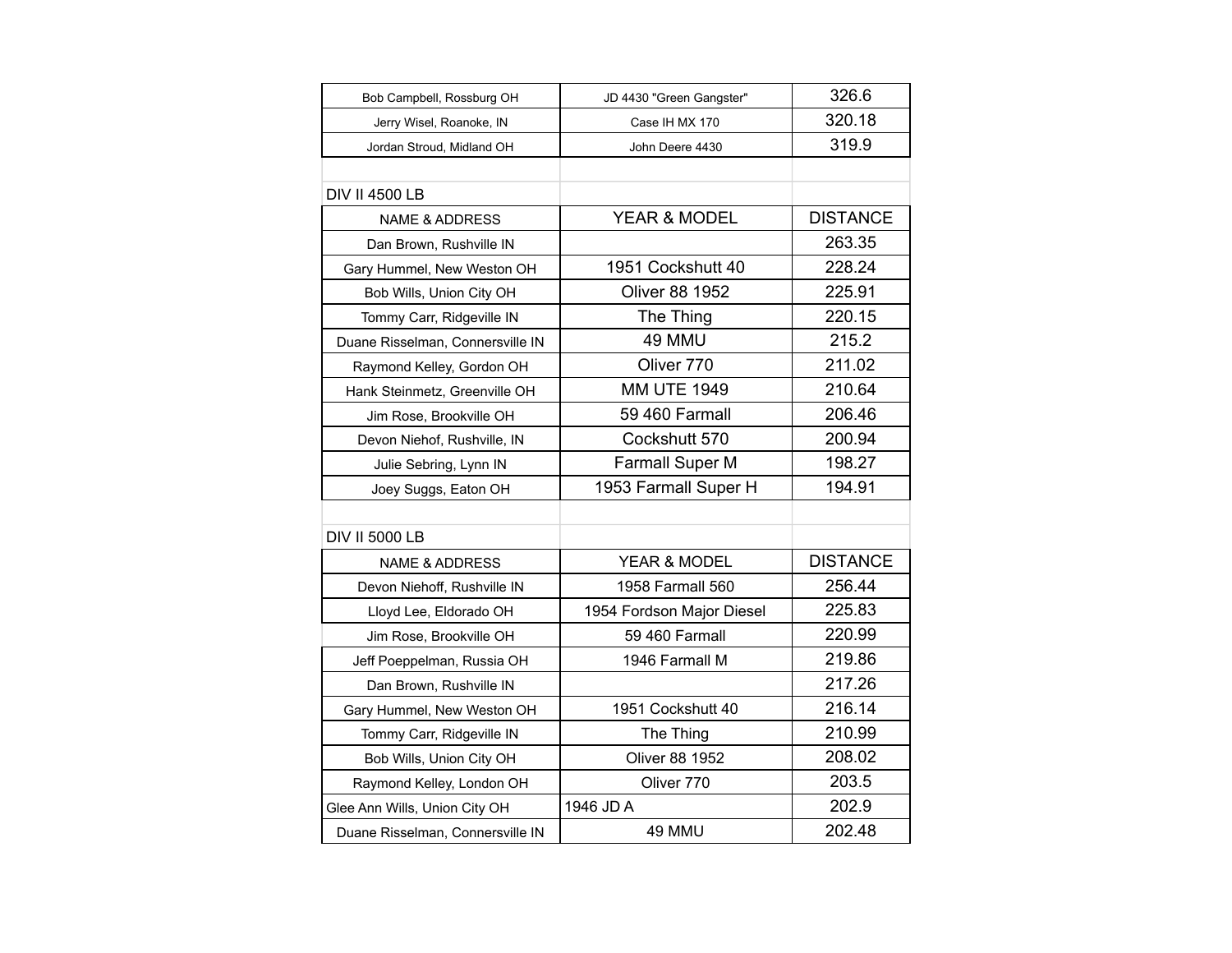| Julie Sebring, Lynn IN           | Farmall Super M 1952      | 200.91          |
|----------------------------------|---------------------------|-----------------|
| Devon Niehoff, Rushville IN      | Cockshutt 570             | 199.54          |
| Hank Steinmetz, Greenville OH    | <b>MM UTE 1949</b>        | 199.36          |
| Joey Suggs, Eaton OH             | 1953 Farmall Super H      | 167.56          |
|                                  |                           |                 |
| <b>DIV II 5250 LB</b>            |                           |                 |
| <b>NAME &amp; ADDRESS</b>        | YEAR & MODEL              | <b>DISTANCE</b> |
| Tommy Carr, Ridgeville IN        | The Thing                 | 219.68          |
| Duane Risselman, Connersville IN | 49 MMU                    | 216.14          |
| Gary Hummel, New Weston OH       | 1951 Cockshutt 40         | 213.52          |
| Lloyd Lee, Eldorado OH           | 1954 Fordson Major Diesel | 210.48          |
| Hank Steinmetz, Greenville OH    | <b>MM UTE 1949</b>        | 202.73          |
| Devon Niehoff, Rushville IN      | 1958 Farmall 560          | 202.14          |
|                                  |                           |                 |
| <b>DIV II 5500 LB</b>            |                           |                 |
| <b>NAME &amp; ADDRESS</b>        | YEAR & MODEL              | <b>DISTANCE</b> |
| Jeff Poeppelman, Russia OH       | 1946 Farmall M            | 226.62          |
| Devon Niehoff, Rushville IN      | 1958 Farmall 560          | 222.46          |
| Tommy Carr, Ridgeville IN        | The Thing                 | 222.11          |
| Duane Risselman, Connersville IN | 49 MMU                    | 216.52          |
| Gary Hummel, New Weston OH       | 1951 Cockshutt 40         | 216.04          |
| Dan Brown, Rushville IN          |                           | 215.88          |
| Frank Marchal, Bradford OH       | 1955 Case 400             | 212.28          |
| Lloyd Lee, Eldorado OH           | 1954 Fordson Major Diesel | 208.46          |
| Jim Rose                         | 59 460 Farmall            | 207.39          |
| Larry Kelley, London OH          | <b>MMU</b>                | 206.49          |
| Hank Steinmetz, Greenville OH    | <b>MM UTE 1949</b>        | 205.31          |
| Devon Niehoff, Rushville IN      | Cockshutt 570             | 202.74          |
| Mike Hissong, Bradford OH        | M                         | 189.7           |
| Glee Ann Wills, Union City OH    | 1946 JD A                 | 189.59          |
| Ted Pence, Eaton OH              | 1952 Super M              | 152.99          |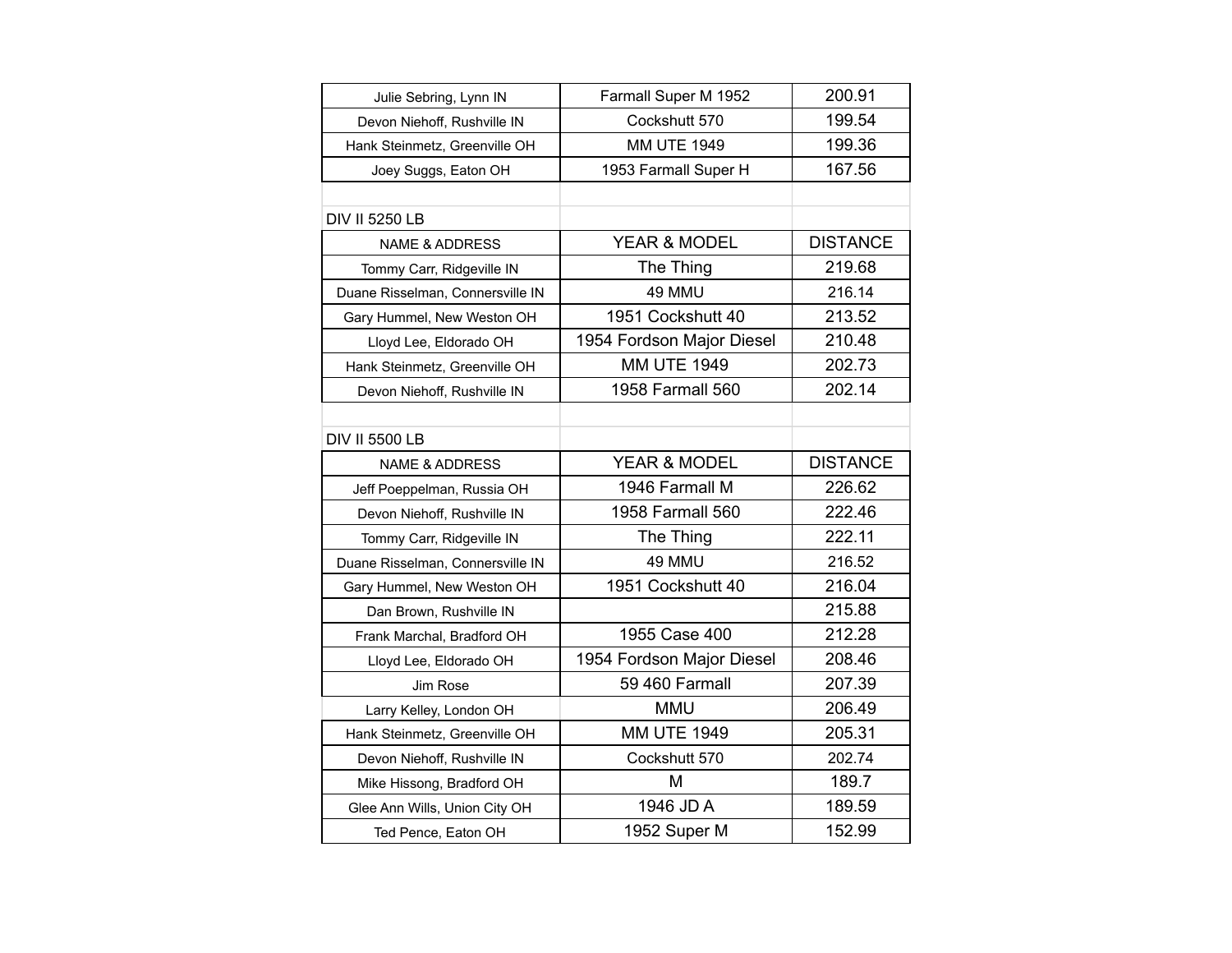| <b>DIV II 5750 LB</b>            |                           |                 |
|----------------------------------|---------------------------|-----------------|
| <b>NAME &amp; ADDRESS</b>        | YEAR & MODEL              | <b>DISTANCE</b> |
| Devon Niehoff, Rushville IN      | 1958 Farmall 560          | 230.55          |
| Tommy Carr, Ridgeville IN        | The Thing                 | 229.4           |
| Duane Risselman, Connersville IN | 49 MMU                    | 223.14          |
| Lloyd Lee, Eldorado OH           | 1954 Fordson Major Diesel | 222.87          |
| Hank Steinmetz, Greenville OH    | <b>MM UTE 1949</b>        | 221.43          |
| Frank Marchal, Bradford OH       | 1955 Case 400             | 217.87          |
| Larry Kelley                     |                           | 210.51          |
|                                  |                           |                 |
| <b>DIV II 6000 LB</b>            |                           |                 |
| <b>NAME &amp; ADDRESS</b>        | YEAR & MODEL              | <b>DISTANCE</b> |
| <b>Tommy Carr</b>                |                           | 233.38          |
| Gary Hummel, New Weston OH       | 1951 Cockshutt 40         | 229.31          |
| Russ Marchal, Versailles OH      | Case 400 1955             | 221.11          |
| Lloyd Lee, Eldorado OH           | 1954 Fordson Major Diesel | 218.45          |
| Glee Ann Wills, Union City OH    | 1946 JD A                 | 212.89          |
| Hank Steinmetz, Greenville OH    | <b>MM UTE 1949</b>        | 212.01          |
| Duane Risselman, Connersville IN | 49 MMU                    | 206.72          |
| Mike Hissong, Bradford OH        | М                         | 193.07          |
| Ted Pence, Eaton OH              | 1952 Super M              | 158.37          |
| Devon Niehoff, Rushville IN      | 1958 Farmall 560          | $-1$            |
| Larry Kelley, London OH          | MMU                       | $-1$            |
|                                  |                           |                 |
| <b>DIV II 6500 LB</b>            |                           |                 |
| <b>NAME &amp; ADDRESS</b>        | <b>YEAR &amp; MODEL</b>   | <b>DISTANCE</b> |
| Devon Niehoff, Rushville IN      | 1958 Farmall 560          | 261.7           |
| Tommy Carr, Ridgeville IN        | The Thing                 | 242.72          |
| Lloyd Lee                        | 1954 Fordson Major Diesel | 242.16          |
| Frank Marchal, Bradford OH       | 1955 Case 400             | 239.85          |